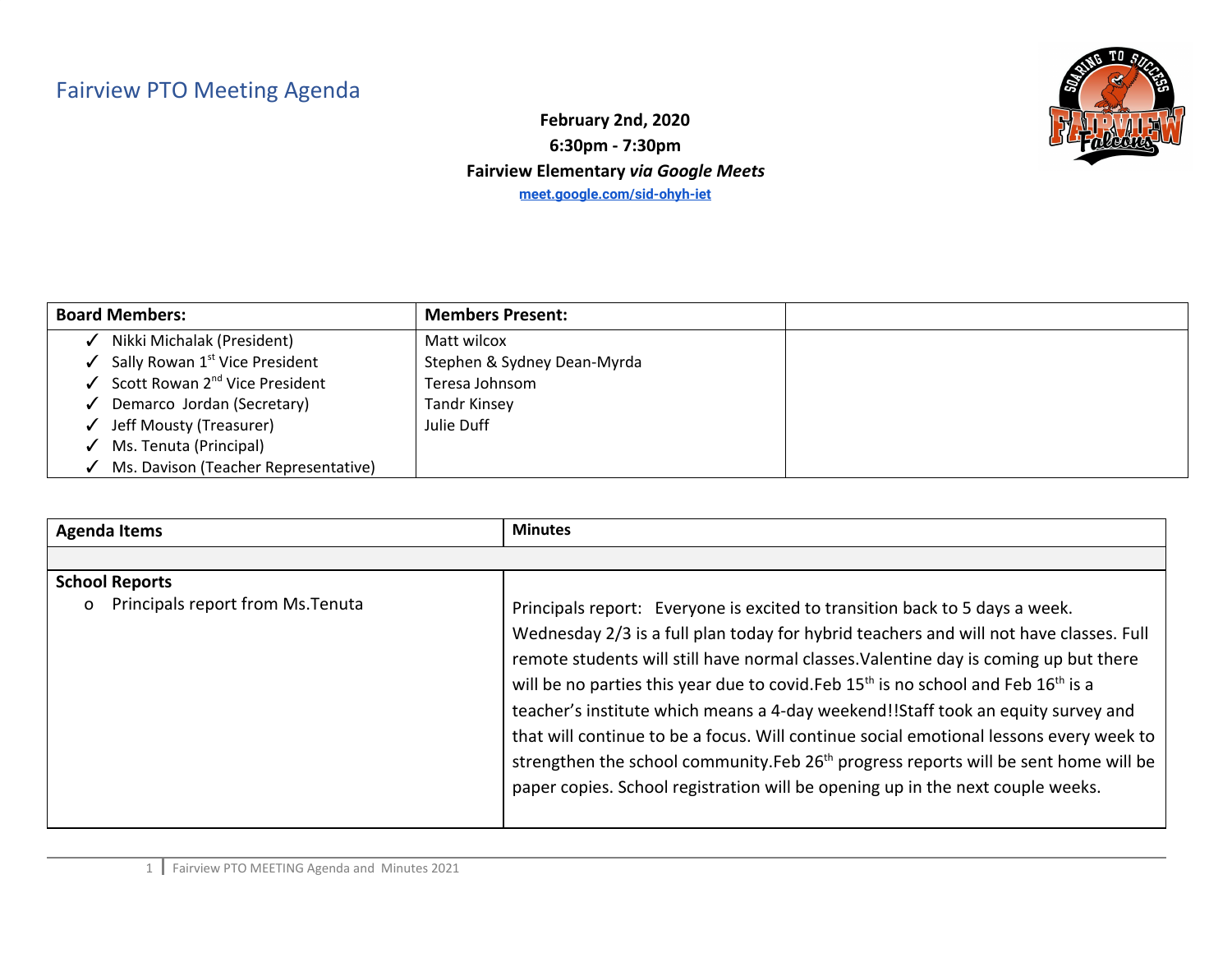| 0 | Teachers report from Ms. Davison                        | <b>School Board Candidate visits</b>                                                                                                                                                                                                                      |
|---|---------------------------------------------------------|-----------------------------------------------------------------------------------------------------------------------------------------------------------------------------------------------------------------------------------------------------------|
| O | Community School Coordinator report from Mrs.<br>Kinsey | Teachers report: Teachers pay teachers gift cards were appreciated by all. Want to<br>thank everyone for all the support and everyone is excited to come back.                                                                                            |
|   |                                                         | Community School Coordinator report: Excited to have hybrid students back and<br>can't wait for everyone to return.                                                                                                                                       |
|   |                                                         | Next UNIT 5 food mobile is Feb 13 <sup>th</sup> starts at 0930 at normal west.                                                                                                                                                                            |
|   |                                                         | Unit 5 will continue curbside meals on Wednesday for remote students, the<br>standalone site will still be Normal West and an updated bus route will be sent out.<br>Breakfast and lunch will continue to be free for all students until the end of year. |
|   |                                                         | Had 160 kids on this past year Angel Tree!                                                                                                                                                                                                                |
|   |                                                         | 40 Holiday food boxes were sent with the Hyvee partnership.                                                                                                                                                                                               |
|   |                                                         | Babyfold.org is highlighting black history month.                                                                                                                                                                                                         |
|   |                                                         | Remember to do self certification before coming to school.                                                                                                                                                                                                |
|   |                                                         |                                                                                                                                                                                                                                                           |
|   |                                                         |                                                                                                                                                                                                                                                           |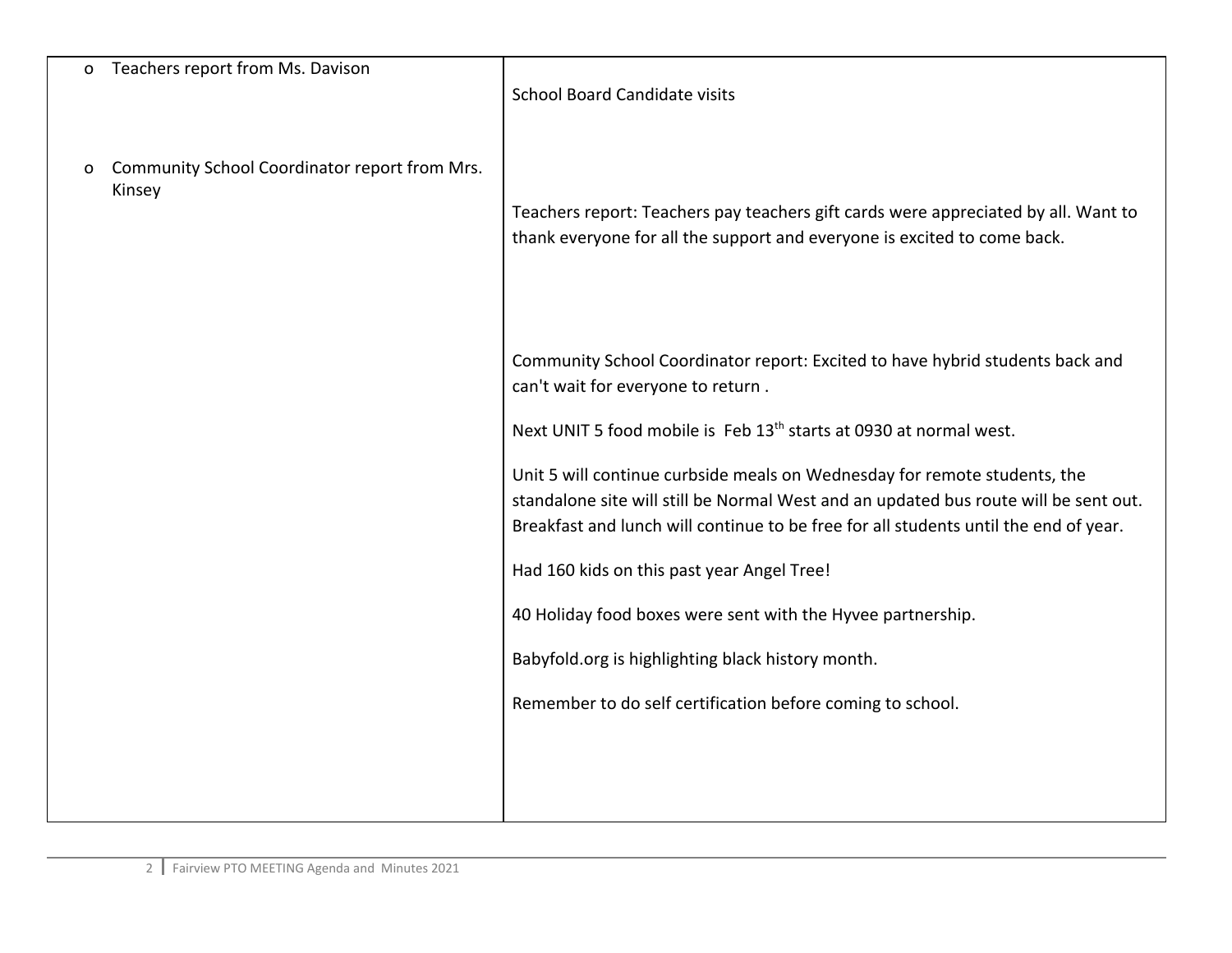| <b>President Updates:</b>       | None at this time                                                                                                                               |
|---------------------------------|-------------------------------------------------------------------------------------------------------------------------------------------------|
|                                 |                                                                                                                                                 |
| <b>Secretary Minutes Review</b> | Motion to accept the December minutes:<br>M. Moody<br>T. Johnson-Seconded<br>December Minutes stand as read.<br><b>December Meeting Minutes</b> |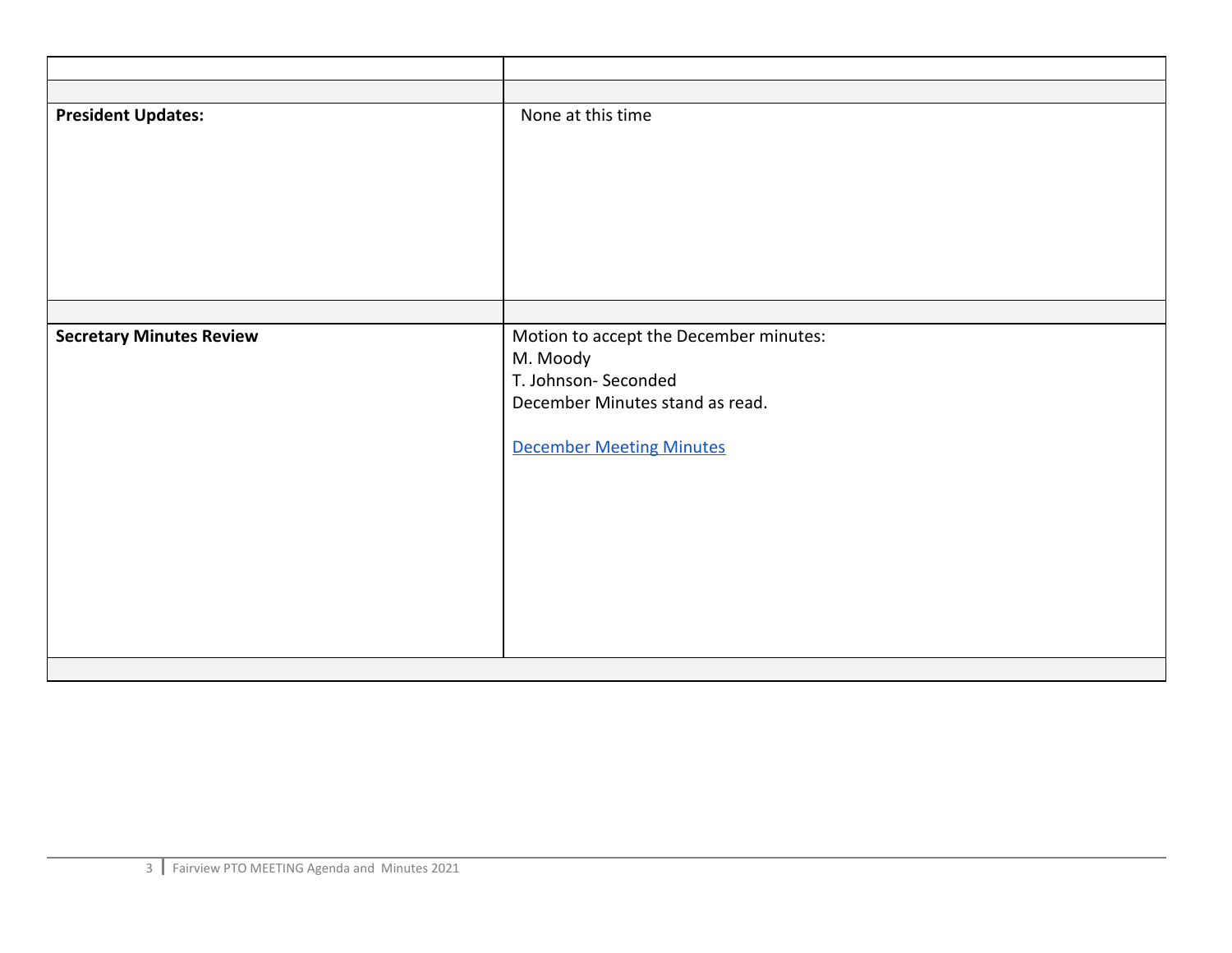| <b>Treasurer's Report</b>                  | December's Report                                                                 |
|--------------------------------------------|-----------------------------------------------------------------------------------|
|                                            | January's Report                                                                  |
|                                            |                                                                                   |
|                                            |                                                                                   |
|                                            |                                                                                   |
|                                            |                                                                                   |
|                                            |                                                                                   |
|                                            |                                                                                   |
|                                            |                                                                                   |
|                                            |                                                                                   |
|                                            |                                                                                   |
|                                            |                                                                                   |
|                                            |                                                                                   |
|                                            |                                                                                   |
|                                            |                                                                                   |
|                                            |                                                                                   |
|                                            |                                                                                   |
|                                            |                                                                                   |
|                                            |                                                                                   |
|                                            |                                                                                   |
|                                            |                                                                                   |
|                                            |                                                                                   |
| <b>Committees</b>                          |                                                                                   |
|                                            |                                                                                   |
|                                            |                                                                                   |
| <b>Teacher Hospitality</b><br>$\mathsf{o}$ |                                                                                   |
|                                            | Next teacher appreciation meal has a tentative date of Feb 19th.                  |
|                                            |                                                                                   |
|                                            | Melanie will be stepping down as Hospitality Chair. Please let us know if you are |
|                                            | interested!                                                                       |
|                                            |                                                                                   |
|                                            |                                                                                   |
|                                            |                                                                                   |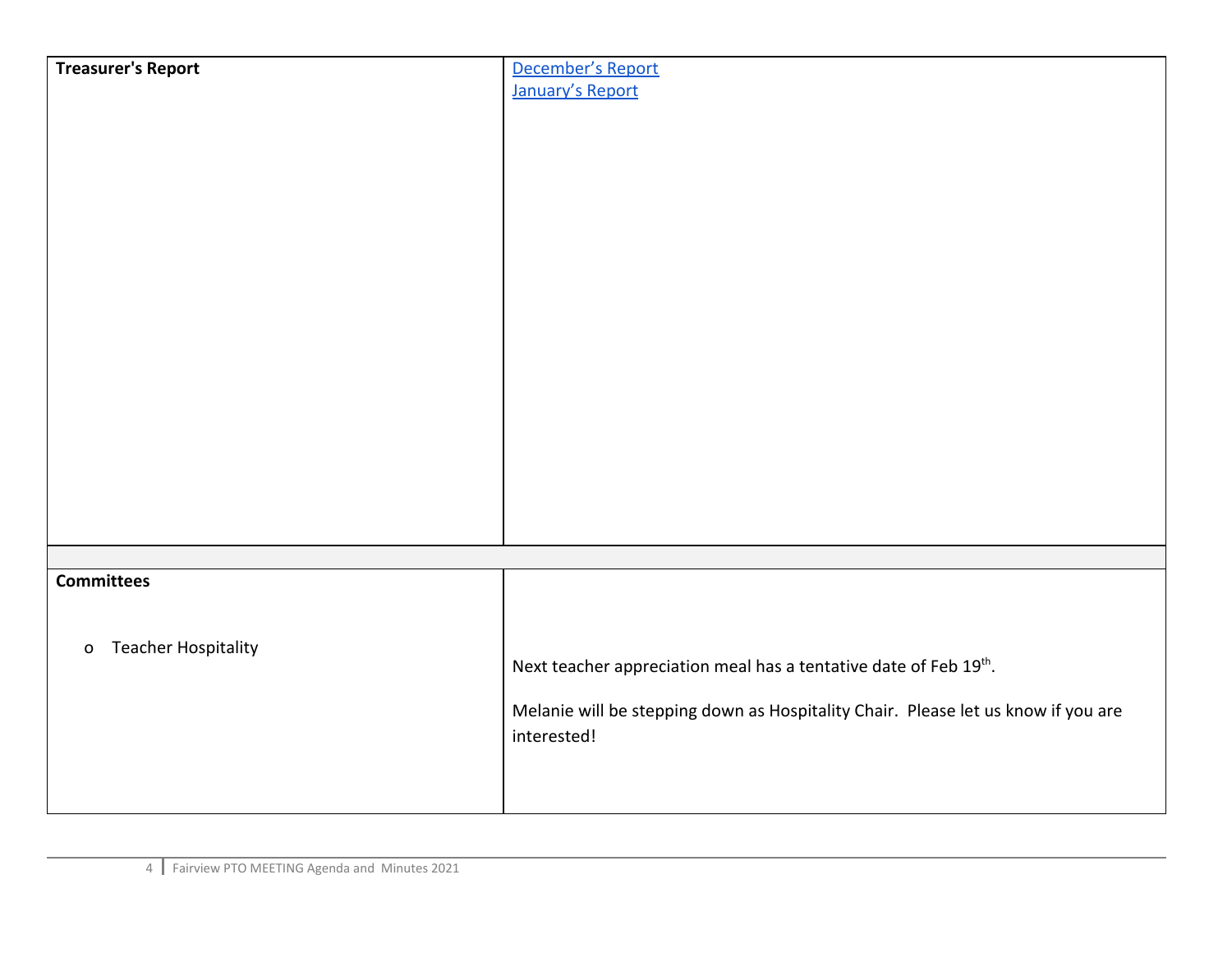| Fundraising<br>$\mathsf{o}$<br>Spiritwear (Nikki, Ryan)<br>$\mathbf{o}$<br>Spirit Nights (Sally)<br>$\circ$<br><b>Boxtops</b><br>O<br>Mum fundraiser<br>$\circ$<br><b>Pastry Puffins</b><br>0 | Spiritwear: Nikki and Kinsey worked with Gavina to get an online store set up. They<br>are adding Spring options and will be ready soon!<br><b>Spirit Nights:</b><br>$\bullet$ 2/15: DP Dough |
|-----------------------------------------------------------------------------------------------------------------------------------------------------------------------------------------------|-----------------------------------------------------------------------------------------------------------------------------------------------------------------------------------------------|
| Monthly recurring fundraisers<br>$\circ$<br>eScrip/Schnucks<br>$\circ$<br>Casey's<br>$\circ$<br>Amazon Smile<br>O<br>Papa Johns<br>$\circ$                                                    | Boxtops: Continue collecting box tops! Don't forget to download the app and scan<br>your receipts! These add up.<br>Pastry Puffins: N/A                                                       |
| <b>Family Engagement</b><br>$\mathsf{O}$                                                                                                                                                      | None at this time. Kinsey has some ideas in the works!                                                                                                                                        |
| <b>Citizens Advisory Council Representative</b>                                                                                                                                               | Just reminding folks we have an open spot for CAC- please let Ms. Tenuta if you are<br>interested.                                                                                            |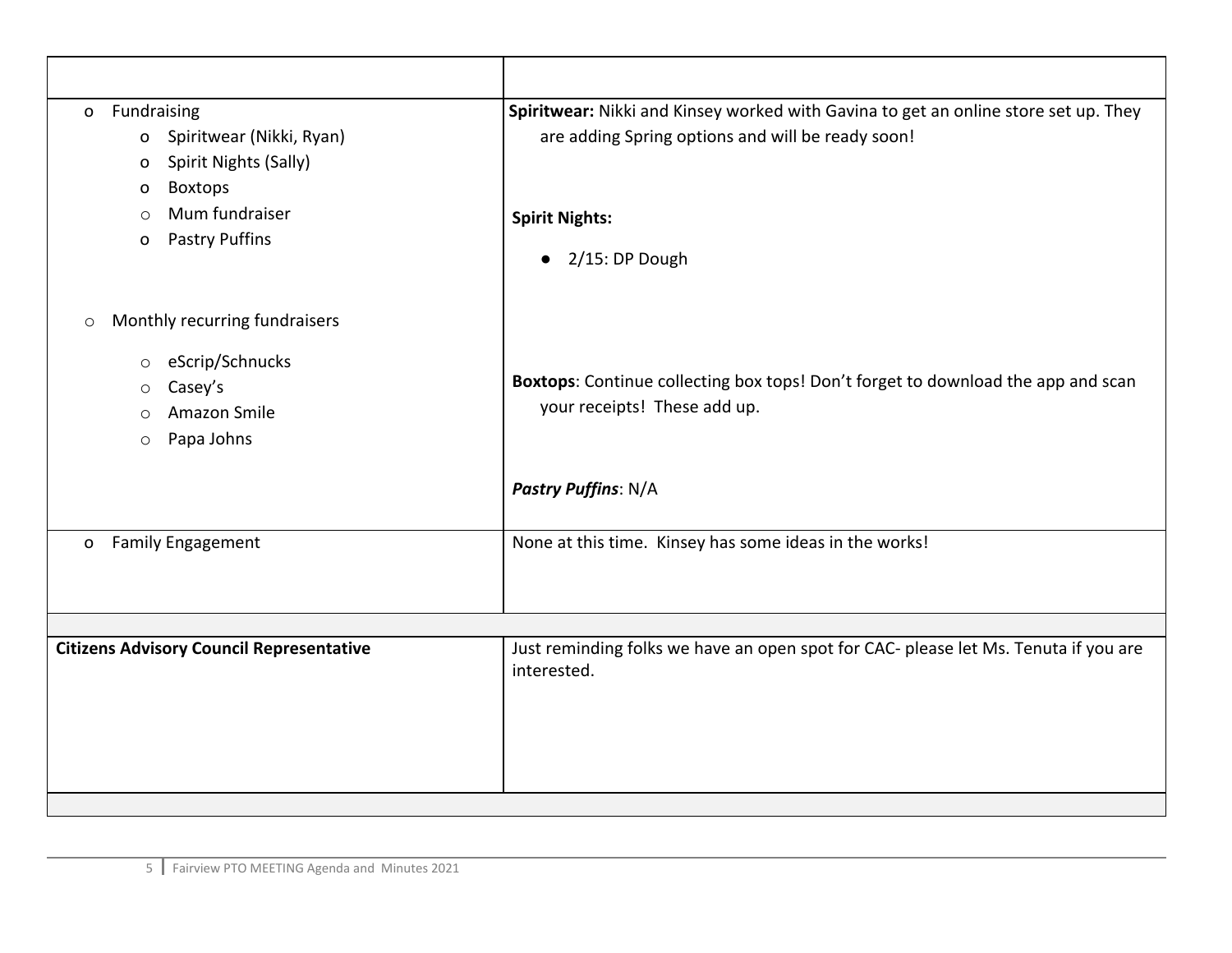| Scholarship                                                   | Will possibly have funds to cover 2 scholarships this year. If you know a<br>Falcon graduating, remind them of the scholarship!!                                                                                                                                                                                                                                                                                                                                                                                                                                                                                                                                                                                                                                                                                                                                                                                                                                   |
|---------------------------------------------------------------|--------------------------------------------------------------------------------------------------------------------------------------------------------------------------------------------------------------------------------------------------------------------------------------------------------------------------------------------------------------------------------------------------------------------------------------------------------------------------------------------------------------------------------------------------------------------------------------------------------------------------------------------------------------------------------------------------------------------------------------------------------------------------------------------------------------------------------------------------------------------------------------------------------------------------------------------------------------------|
|                                                               |                                                                                                                                                                                                                                                                                                                                                                                                                                                                                                                                                                                                                                                                                                                                                                                                                                                                                                                                                                    |
| <b>Communications</b><br>Social Media Updates<br>$\mathbf{O}$ | None                                                                                                                                                                                                                                                                                                                                                                                                                                                                                                                                                                                                                                                                                                                                                                                                                                                                                                                                                               |
| <b>Nominations/Elections</b>                                  | We need to begin thinking about Elections.                                                                                                                                                                                                                                                                                                                                                                                                                                                                                                                                                                                                                                                                                                                                                                                                                                                                                                                         |
| Nothing at this time                                          | All positions are annual positions, can remain in position longer. This is year 2 for<br>many of us in current positions.<br>From the bylaws:<br>1. Officers shall be elected by ballot annually in April at a general membership meeting.<br>However, if there is but one nominee for any office, it shall be in order to move that<br>the Secretary cast the elective ballot of the organization for the nominee.<br>2. There shall be a Nominating Committee consisting of three (3) members. The<br>Principal shall serve as an ex-officio member.<br>3. Officers shall be elected by ballot annually in April at a general membership meeting.<br>However, if there is but one nominee for any office, it shall be in order to move that<br>the Secretary cast the elective ballot of the organization for the nominee.<br>There shall be a Nominating Committee consisting of three (3) members. The<br>4.<br>Principal shall serve as an ex-officio member. |